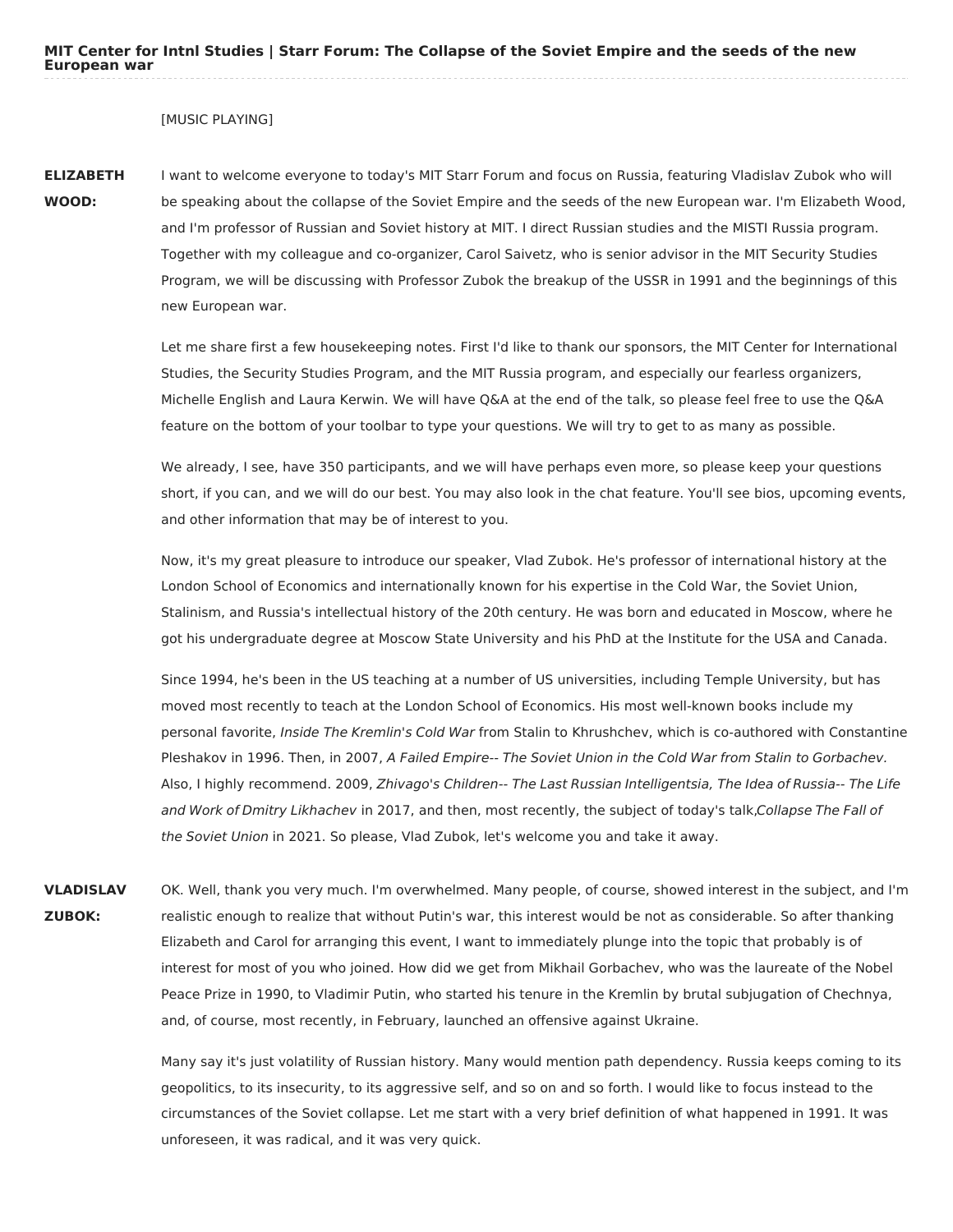Why did the Soviet Union implode? I wish I had 40 minutes to explain it, but since I don't have this time, all causes aside, because mainly of the secession of the main Republic of the Soviet Union, the Russian Federation. So the Russian Federation was meant to be the core, cementing the entire country, the Soviet Union, and instead it became the dynamite that tore the union apart. Ukrainian historians, and actually, some Western historians, at Harvard, among other places, marveled at the split among Russians at that time in the center. Both Gorbachev and Yeltsin. Russia was split, and their struggle led to the implosion of what they call the imperial center.

Then, of course people recall the unfinished Democratic revolution in Moscow, after the August coup of 1991, which is an iconic event with tanks and Moscow, not in Ukraine, but which ended kind of--

**ELIZABETH WOOD:** It looks like-- it looks like our speaker is having some technical troubles. Let's just wait a minute to see if he can come on. The breakup of the Soviet Union is obviously a very important topic, because it's an empire that's breaking up, and that affects how, in 2022, we are seeing a war coming on. So Carol, we can talk about that for a minute. We know the audio and visual have gone with Professor Zubok. He is in Italy, I guess.

> Definitely-- I mean, I can say two words. I don't pretend to have the expertise he does. We'll obviously put him back on as soon as we can. The Soviet Union was an empire of over 100 different nationalities. And so when it broke up, it created conditions where the 15 main republics became 15 different countries. We can see that effect even today, as Ukraine insists it is an independent nation.

**CAROL** Can I jump-- can I jump--

## **SAIVETZ:**

**ELIZABETH** Oh, wait I see.

**WOOD:**

**CAROL** Vlad, you're back.

**SAIVETZ:**

**ELIZABETH** Zubok is back.

**WOOD:**

**VLADISLAV** Well, why it always happens to me? I don't know.

**ZUBOK:**

**ELIZABETH** Thank you for coming back

**WOOD:**

**VLADISLAV ZUBOK:** I attribute it, A, to Russian hackers, B, to Vladimir Putin, and C, to poor connection. Which one is the preferable explanation? So let me continue where I stopped, I guess. At the time, in August 1991, first scholars were Ukrainians that noticed the split among the Russians. Then came this event that shook the Russian Democrats, who ended up victorious in Moscow and St. Petersburg. The Ukrainian party officials in Kyiv, in the Supreme Soviet of Ukraine, together with Ukrainian nationalists, declared that any talks about the reform union were moot. They declared that they restored a historic Ukraine of 1917, 1918, and it's basically divorce without terms and conditions.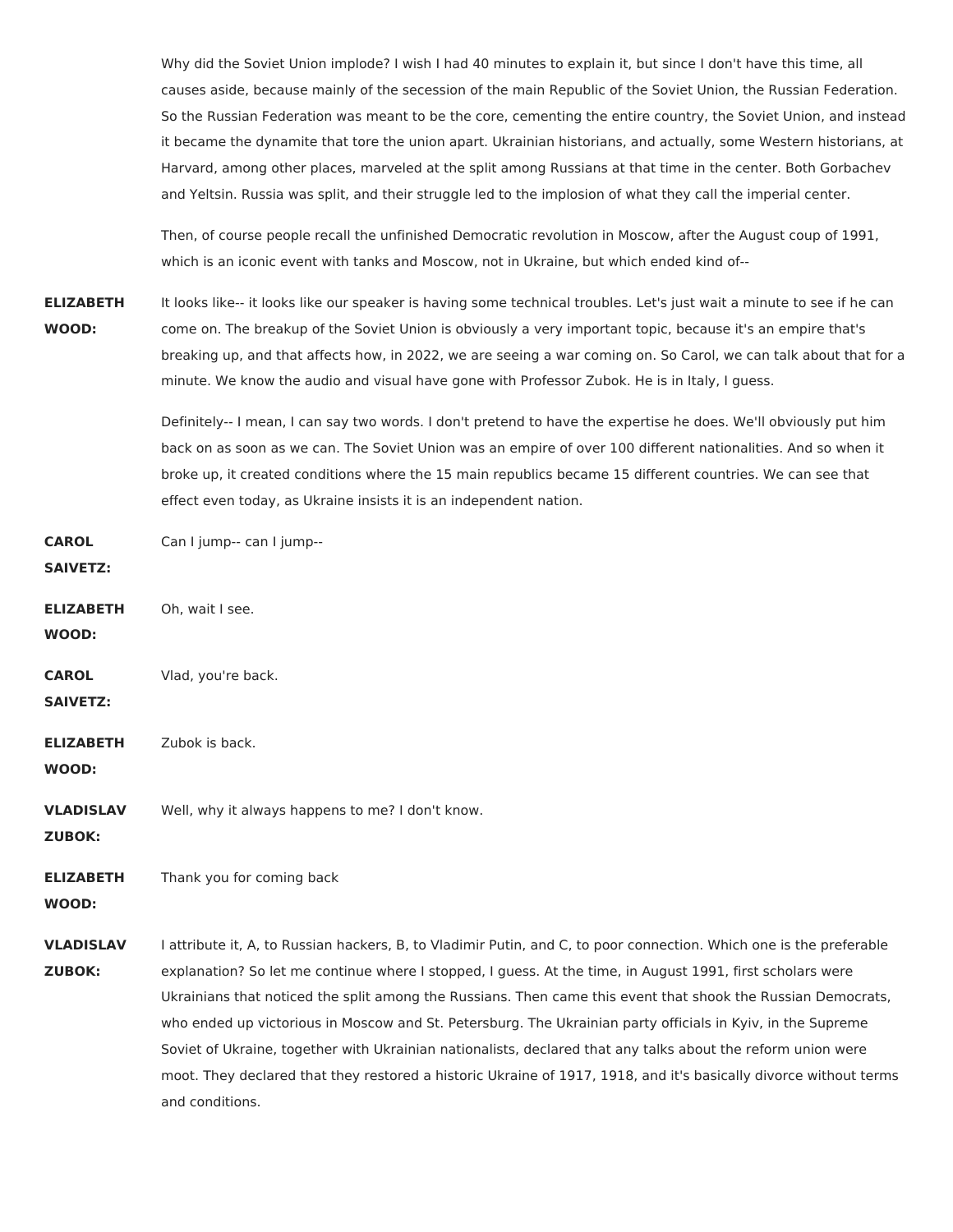Naturally, this Ukraine would stay within its old Soviet borders. Now, the victorious Russian Democrats, at the time in Moscow, were led by Boris Yeltsin. They wanted to dismantle the Soviet Union totalitarian empire. They wanted to join the West. They wanted to join NATO. The main challenge to their plans was not the defeated KGB, the defeated Soviet generals, but ever present danger of Russian nationalism that was filling the vacuum left by communism. They feared that the Soviet Union would follow the path of Yugoslavia and descend into violent ethnic conflict. The Ukrainian challenge presented this very, very danger to them. As I said, for the Ukrainian nationalists, there was no interest in talking to Moscow at all. They didn't actually mind that the borders of Ukraine have been drawn up largely by Lenin and Stalin.

They didn't mind that Khrushchev had transferred Russian Crimea as a gift to the Ukrainian Soviet Republic in 1954. So Yeltsin was immediately upset by that. Days after the Declaration of the Act of Ukrainian Independence, he issued an interesting declaration. Not him, but his press man. He sort of expected Russia and Ukraine at the time to stay in some kind of a union, much like England and Scotland, for instance.

In his declaration, which he authorized, his press secretary said that as long as Ukraine stays in some kind of union with Russia, there would not be territorial claims on Ukraine. If Ukraine decides to go alone, there would be. And there was a press conference after this in Moscow, because it was a big, big event. One Ukrainian journalist asked Yeltsin's press men why Russia continues communist imperialism.

Yeltsin's media man snapped back, you don't want to live with Russia in a union. This is a communist legacy for you. Then go. But return Crimea and Donbass to us, because they became part of Ukraine because of the Communist legacy. This was, I guess, the moment when Russian post-communist imperialism was born or reborn, depending on your historical view.

Was there a possibility of war at the time between Russia and Ukraine? At least, Yeltsin and some people around him thought so. In the following week, the media in Moscow and Kyiv exchanged barbs and various dire scenarios of war appeared in the mainstay name press. Independent Gazette in Moscow even published an op-ed piece where the author compared Russia's claims to the Crimean Donbass to Hitler's invasion of the Sudetenland in 1938.

Another author of another publication in that newspaper wrote that if Russia decided to claim territories from other republics, the Yugoslav scenario would be guaranteed for us. Two Russian empires were gone, this author prophecy. One in 1917. Another was collapsing right now, in 1991. If the Russian Federation continues along this path, he warned, it would suffer a similar fate.

So at that time, the war didn't start because the smartest of Russian liberals and Yeltsin himself realized that the dispute with Ukraine over territories could bury the prospect of Russian Democracy under a deluge of nationalist resentment. American and British diplomats in Moscow agreed with that. Galina Starovoitova, a liberal politician, advised Yeltsin to negotiate with Kyiv on a special status of Crimea with the proviso to hold a referendum there in a few years. This option would have placated the Russian nationalist opinions and left open the possibility of settling this territorial issue according to international law.

Yeltsin shrugged it off, but he did believe that Russia had sufficient political and economic means-- above all, cheap gas and oil-- to influence Kyiv's policies and choices. So we shouldn't worry too much in Russia about Ukraine's political independence, he argued. He recognized Ukraine's sovereignty.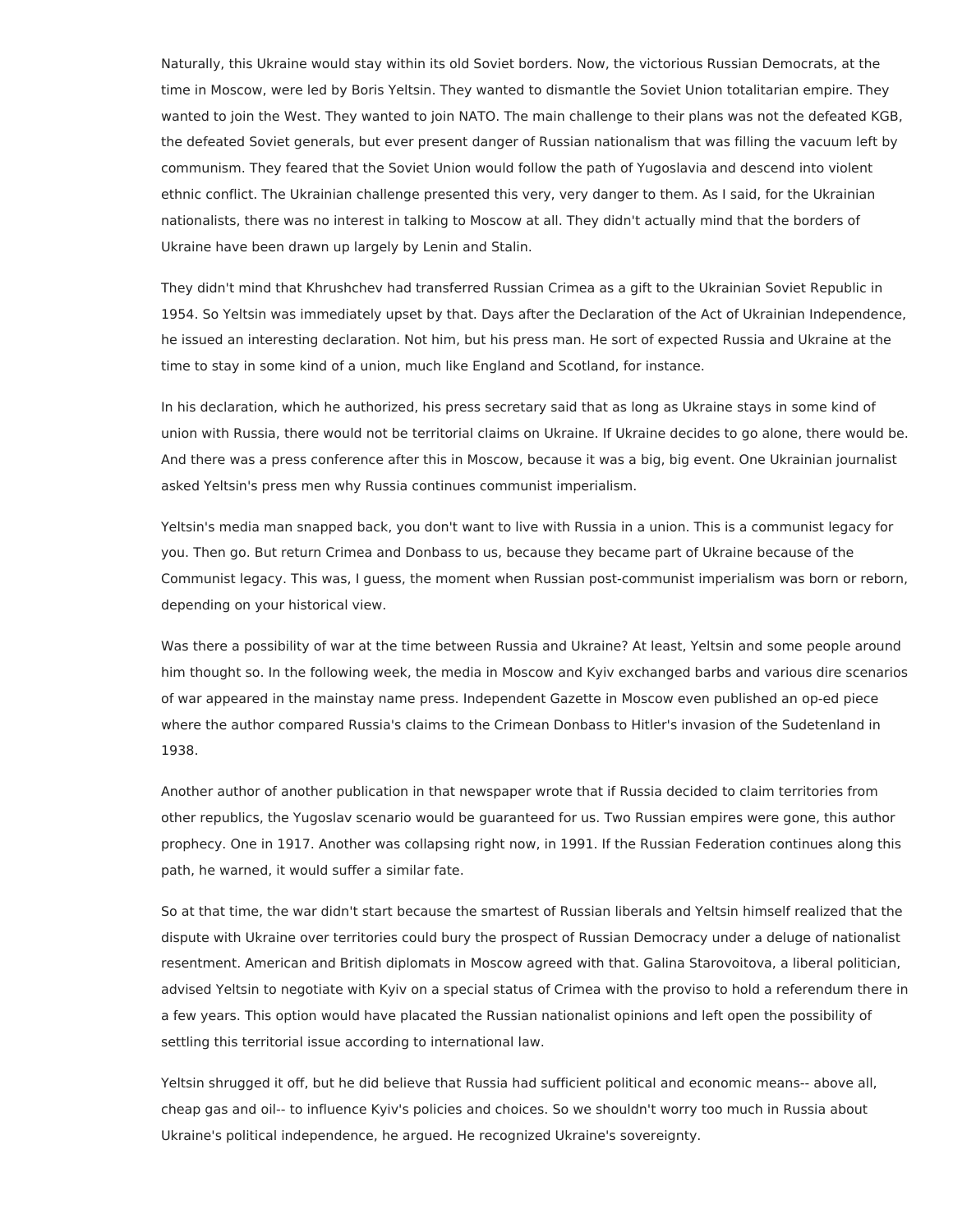Actually, Russia was one of the first states. At the time, it was not even sovereign fully. The Soviet Union still existed until December. But Russia nevertheless recognized Ukraine's sovereignty and territorial integrity unconditionally.

But then happened the first version of Ukrainian flare up after the dissolution of the USSR. The Ukrainian leadership wanted to create its own army and navy. It asked officers of the ex-soviet Black Sea Navy with a main base in Sevastopol, Crimea, to take an oath of allegiance to Ukraine in Ukrainian language.

Soviet officers rebelled. They wanted to stay Soviet. Nationalist politicians in Moscow called for a separation of Crimea from Ukraine.

Yeltsin and Kravchuk had to meet again to settle the issue. The issue, however, as we understand today, was not settled. In a sense, the whole mythology of the peaceful, or relatively peaceful, collapse of the Soviet Union also needs to be revisited seriously by us, because what we're seeing today is the continuation of this story.

30 years after the Soviet collapse, Vladimir Putin, at a press conference on February 21, 2022, said the same thing that Yeltsin's men said in August 1991. I quote, "You want dehumanization? Very well. This suits us just fine. But why stop halfway? We are ready to show what real dehumanization would mean for Ukraine." So Putin's resentment was no longer limited this time to Crimea Donbass. He meant that the whole of Ukraine was the product of Communist experiments and was a failed state. He did not want to recognize Ukraine as a separate nation state at all. So three days later, he sent Russian army into Ukraine in a move that startled the world.

A few words-- what happened in between 1991 and 2022. I think-- and that's, of course, very brief, very insufficient analysis, but I want to stress three strands that I think conflate and combine in an explosive way. First of all, Putin's authoritarianism. Ukrainians and their friends in the West believe that Putin simply cannot tolerate a free democratic Ukraine existing next to his Russia. I think there is some grain of truth in it, but it's too linear and too simplistic.

I do think that Putin got transformed from the Soviet patriot, from the KGB officer, who did accept in 1991 the finality of the Soviet collapse. He transformed, ultimately, into a Russian imperialist who began to view history and the world through much different lenses that the Soviet imperialists had once done. I would remind you what you know very well. A long time ago, George F Kennan, in his long telegram in 1946, had famously drawn a difference between the world views of Hitler's Nazism and Stalin's Soviet communism. The latter-- that is, Stalin- operated on a tight-- I'm sorry, Hitler-- operated on a tight now or never deadline reacting to a dilemma.

To use an imagined window of opportunity to build a 11th round for German race or perish in the global struggle. The Soviet view, Kennan stressed, was very different. It was based on the Marxist credo that history was on the side of the Soviet way of life as more progressive compared to capitalism. Stalin was reasonably cautious, Kennan argued, but also Stalin could afford to wait.

So at some point, Putin realized that he could not wait-- that he had a window of opportunity within which he had to strike. So it was more close to a nationalist imperialism than to Marxist Soviet imperialism. Two other strands have to get also combined to produce the explosion of violence that we're seeing today.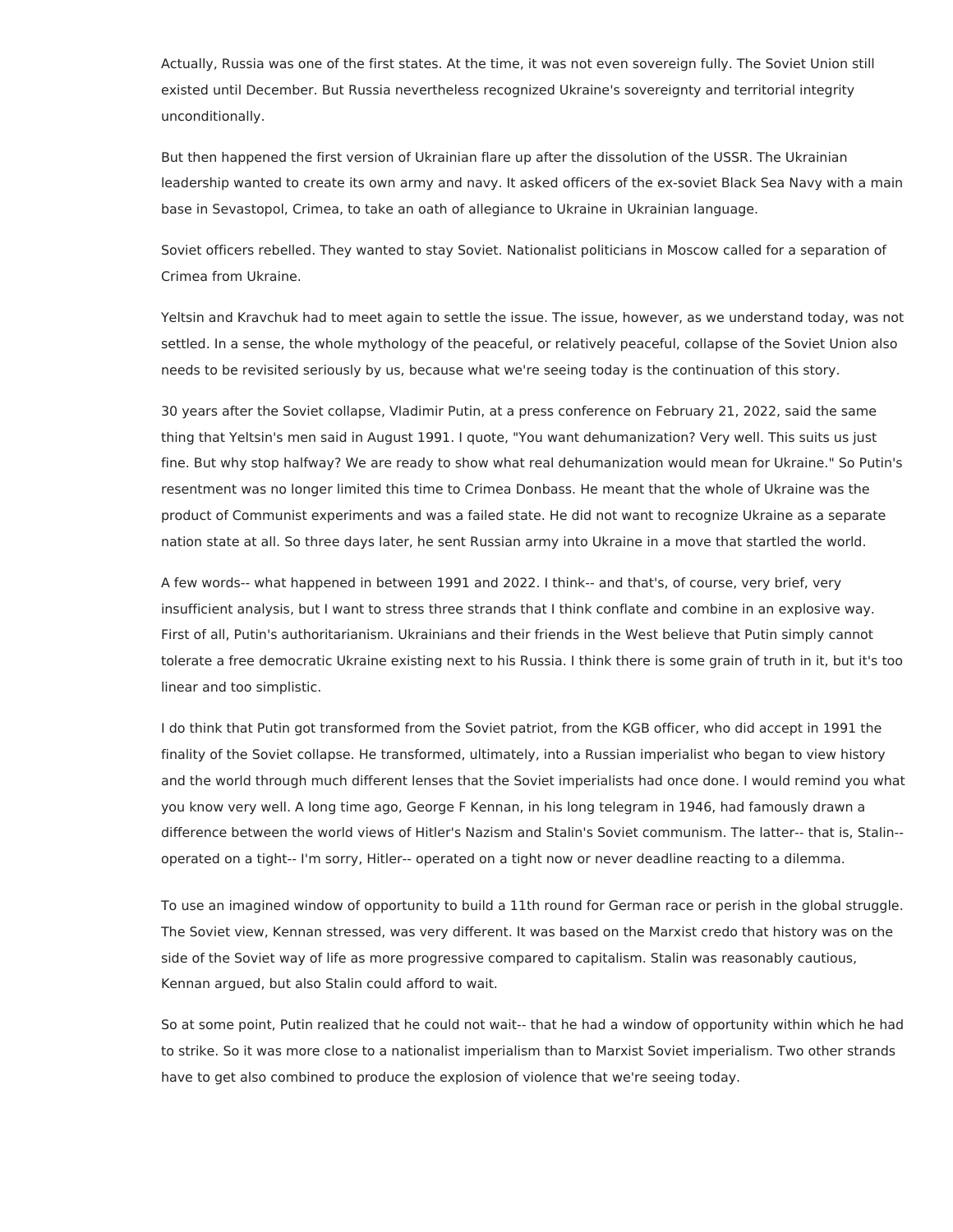Two myths became intertwined in Putin's thinking by February 2022. The one is about Ukrainian Nazis that allegedly had seized power in Ukraine with the assistance of the West and they oppress Russians in Donbass. The other myth is about the US global hegemony whose main instrument is NATO and whose eager collaborators were the Nazis in Ukraine.

In his angry article of July 2021, Vladimir Putin wrote that Ukraine was dragged into a dangerous geopolitical game aimed at turning it into a barrier between Europe and Russia-- a springboard against Russia. He kept referring to Ukraine as an anti-Russia project designed and manipulated and guided by the West, primarily by the United States, he meant. So for him, the Nazis of Ukraine and the geopolitical calculations of Washington were the two sides of one coin.

Russia, Putin argued, had been continuously deceived, its influence in its very neighborhood ignored, and the only option to oppose it was to use force. Western leaders, all the way to December 2021, dismissed Putin's story in its whole and its particulars, yet Russian myths that Putin shares are not just a bundle of lies and deceptions. A myth, as social scientists know, is a powerful synthesis of actual developments-- just a biased one. Every myth has grains of truth enveloped in willful interpretations and self-fulfilling prophecies. So these two myths that I mentioned in particular influenced not only the mind of Putin but apparently the minds of his intelligence and his military.

So let me stop at this, because we have very limited time, and pass it back to the capable professors that guide this show.

**CAROL SAIVETZ:** Great, Vlad that was terrific. Thank you so much. I didn't realize you were going to stop so soon. Let me just take a look at some of the questions. There are several questions here about the origins of Ukrainian nationalism.

> Was it realistic to expect Ukraine to want to be in the union as you described it, with Russia given the Holodomor and the earlier history from the Soviet period? And then I'd love to ask you about these myths that you're talking about seem to start today or within the last couple of years when you talk about NATO and the US hegemony veto NATO. It doesn't seem to take into account the much earlier history of Ukrainian-Russian relations. So maybe you could start there.

**VLADISLAV ZUBOK:** Well, as historians of Ukraine say and some Russian historians, you have many developments before 1918. Then Ukraine, which was not a proper state. It was getting in this direction, but then the Bolsheviks came first, the Germans and the Bolsheviks came in 1918.

> That history that preceded the Russian Revolution and what now Ukrainian historians call the Ukrainian revolution was suppressed. That was largely accessible only for a few. And we know how difficult it was in the Soviet days to penetrate the Soviet mythology because I continue to think about myths, how powerful those myths are.

The Soviet myth basically excluded the possibility of the two fraternal Slavic nations to mistreat each other so badly, particularly Soviet propagandists, among them Ukrainian propagandists, among them the second secretary of the Ukrainian Communist Party, Kravchuk, who would later become the founder of the Ukrainian independent state.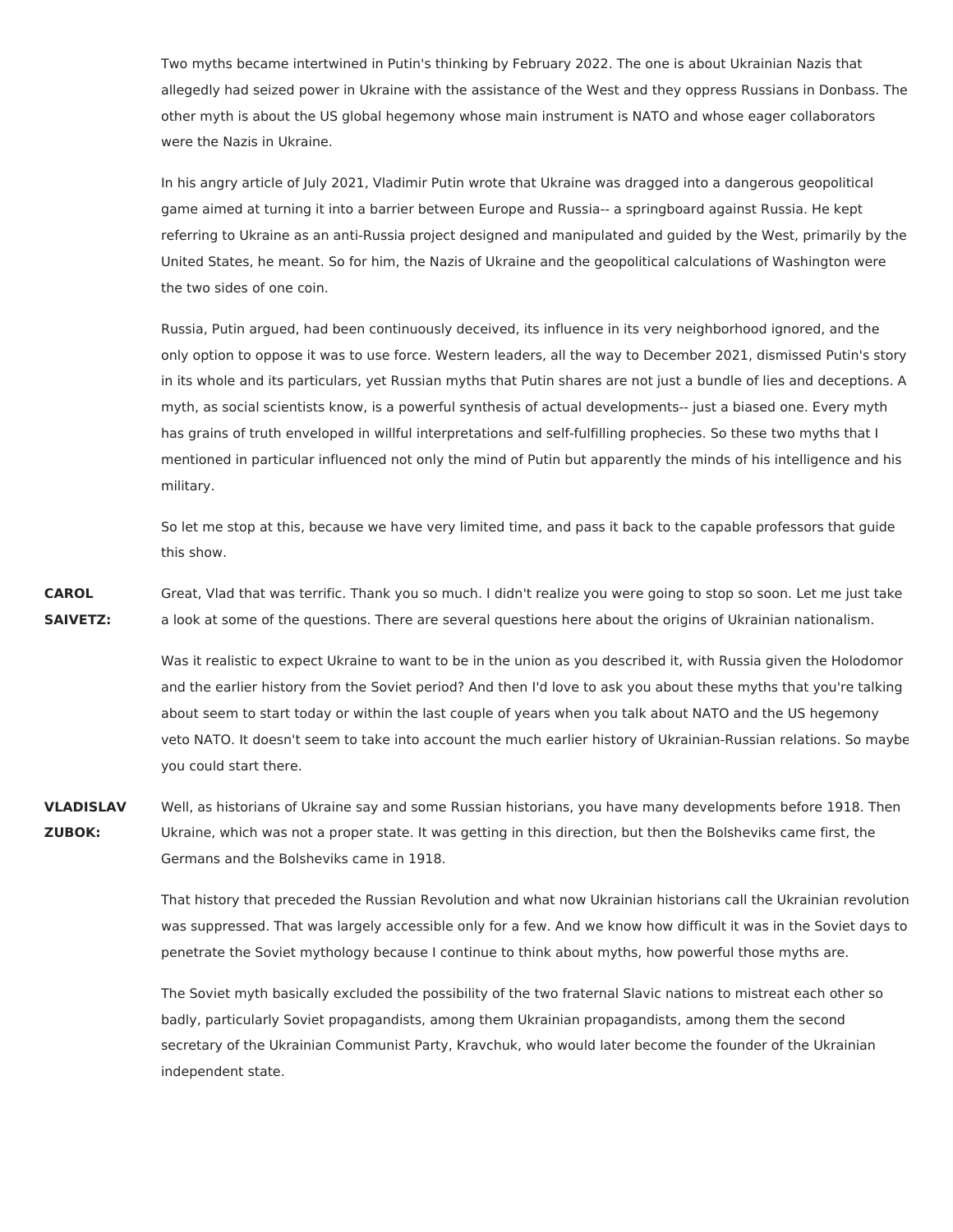They fought the mythology of Holodomor tooth and nail, mythology and reality, we should say, of Holodomor. Because they fully realized once people start believing in mass death of Ukrainians, no matter what interpretation you attach to it, that's the crumbling of the entire myth of Soviet brotherhood of nations.

And what happened in 1991 is essentially already the confrontation of the two narratives, one in Moscow, where Democrats essentially who came to power after the August coup naturally, led by Yeltsin, they were prepared to address the atrocities of history.

But at the same time, they were not prepared to sacrifice the new Democratic mythology that they felt very proud of. They believe they ended the Cold War. They killed the totalitarian monster. They wanted to help Ukrainian, Kazak, Kyrgyz, and other Baltic brothers, Democrats to get rid of the remnants of totalitarianism.

So with this new mythology, they found completely themselves completely flat-footed when the Ukrainian nationalists simply said, we don't want to have anything to do with you because you're Russians. You have been oppressing and colonizing up for us for centuries, particularly ruthlessly during the 20th century under Stalin and so on and so forth.

So every year that Ukraine was part of the empire, Ukrainians suffered and were colonized. So that interpretation of history, even Russian liberal Democrats found very hard to accept. Of course, there were exceptions. I mentioned Starovoitova, I would mention Yelena Bonner. There were other, famous names at that time.

Starovoitova, in fact, on the day Yeltsin recognized Ukrainian independence-- and it's in my book-- she bought a bunch of flowers and went to the Ukrainian Cultural Center at the time then, soon to become an embassy, and gave the flowers to the Ukrainian representative. And later she laughed in remembering this episode and said, oh, they were expecting tanks. They never expected a lady to come with flowers to congratulate them on their independence.

So you have immediate clash of historical perspective. And in order to understand what happened 30 years later, I think we should dismiss on essentialist interpretation of history as Russia's past dependency and all those things. But look at history is more malleable, with bifurcation points and those ideas, not necessarily bound to become dominant ideas on one side or the other.

I even said in my talk that Putin in 1991, '92 did dismiss the Soviet Union and concluded that the empire fell at its finite fall. And later on he repeatedly criticized Lenin and Stalin, less Stalin than Lenin, but nevertheless Stalin as well for undermining the historic Russian state. So gradually, Putin became a recipient of another mythology, which had been suppressed, which had been in 1991 under what the rest of the world saw as the victory of Russian Democracy.

But that mythology was propagated by people like Alexander Baranov, like Alexander Dugin and all these names that we now know, and they are in the forefront. And then Putin, every time he spoke before the invasion, he said, I read [? Illene ?] from time to time and take his book and read him, the ardent Russian nationalist, but also imperialists who always said-- [? Illene ?] that is-- that Russia is doomed to be alone in Europe. Maybe Serbia would support it, but the rest of Europe is bound to be hostile to Russia as a state, is [? Illene ?] writing after 1945.

So this is a battle of ideas, and this is a battle of myths that happened as the two states became independent and history, yes, resumed its course, but also nationalism resumed its course as well.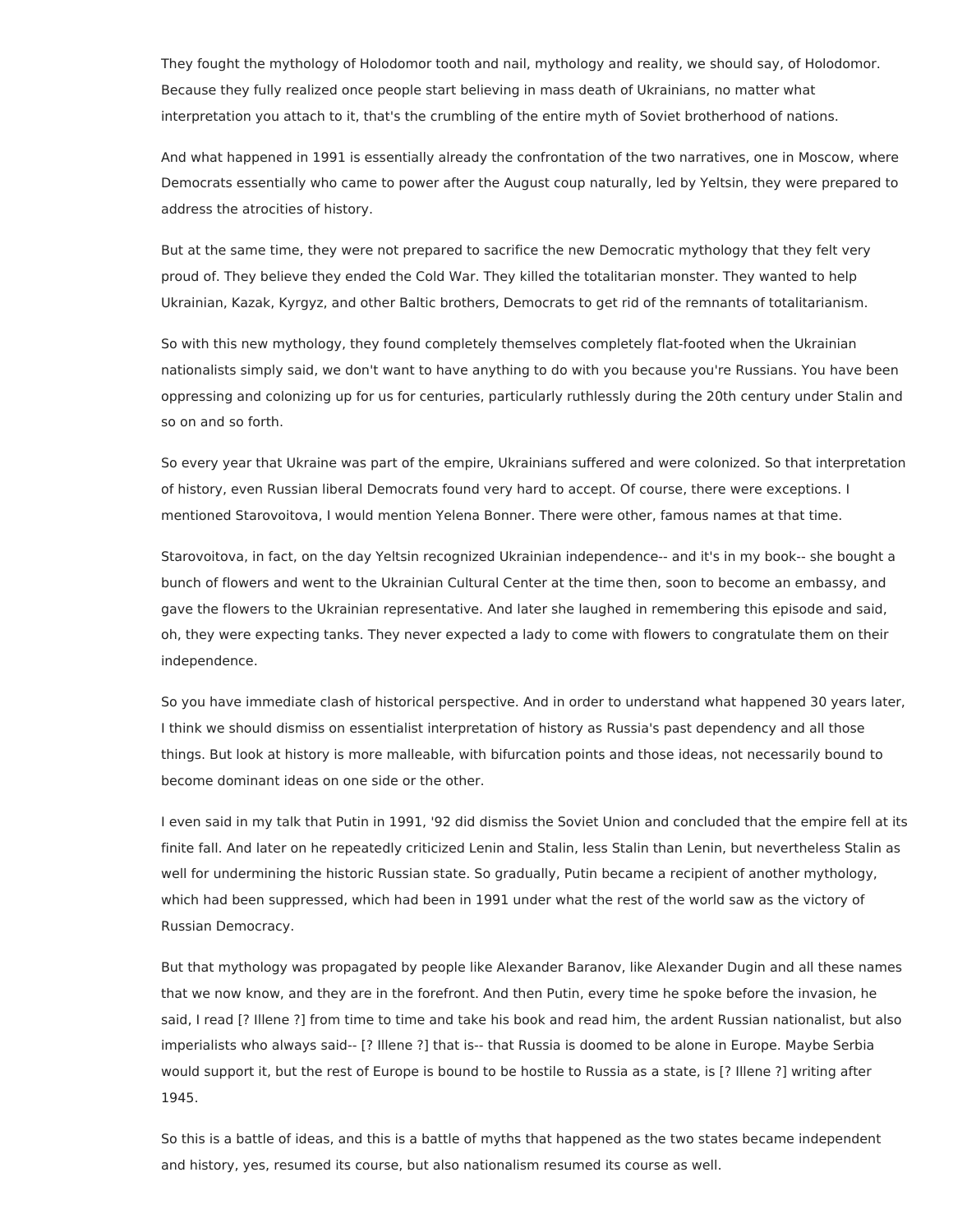**ELIZABETH WOOD:** So wonderful. So we have a couple of questions about the myths. One person asks, you've described Putin transitioning from communist imperialists to Russian imperialist. I certainly remember when he began saying, Lenin lit a bomb under the Soviet Union by creating the nationalities. But how would you explain that transition?

> And then a related question. Do you think that the Siloviki, i.e. the intelligence, FSB, Military National Guard leaders actually believe these myths, someone asked-- I think it's an excellent question-- or do they fear the return of the great purchase? In other words, are they actively positively supporting Putin in this or are they afraid that there will be revenge against them if they don't follow him? And how do these myths play out in Putin and in his top leadership?

**VLADISLAV ZUBOK:** Oh, you mean the last question is about their mood before the invasion, on the eve of the invasion?

**ELIZABETH** Yeah, today, do they believe the myths?

**WOOD:**

**VLADISLAV ZUBOK:** Today, I wish I know. But back to Putin's transformation, that's an easy question to answer because everyone exercises imagination and writes mental biographies of Putin in one way or another.

> But it's crucial. It's crucial. And even international relations experts know that the person in charge may reflect the structure of international system or international relations, but it may get it completely wrong and completely haywire and cause disaster. So Putin's mythology and Putin's realism have to be carefully analyzed. Although I should add, they should have been more carefully analyzed before the war. Now of course, it's a little bit too late.

> But a few words about his transformation. First, I think that two of the elements, his attitude to Ukraine and his attitude to the United States and NATO. And maybe let me start with NATO.

> Putin mentioned after the war started that he responded to the remarks of Bill Clinton. And Bill Clinton revisited the old debate about NATO expansion of a sudden. He said, oh well, it's wrong that NATO expansion had any relevance for any kind of causality, was any causality factor for what is happening now, that is the war, is that I repeatedly offered and made it clear that Russia would be a member of NATO.

So OK. Putin then gave, I think, the first press conference after he launched the invasion of Ukraine and responded to Clinton and said, I should tell you something that I never told before. When I became the president, I met with Bill Clinton and offered that Russia would become a member of NATO, and he mumbled in response.

Now, someone had to be slightly more truthful in these two stories. So we have Clinton and Putin on this story. And Putin has lied on so many things that it's very easy for anyone to say of course he lied again.

But actually, the record says that this time he was more correct than-- let's put very mildly-- was more correct than Clinton, because the messages that Yeltsin and Putin later had been getting were not just maybe, not just if you do this, guys, you would become a member of NATO.

No. The message was a rather unambiguous no. And I think it came to the point when Russians recall that, hey, Lord Ismay in his famous sayings said that NATO has three purposes, to have Americans in, to keep Germans down, and keep the Russians out of Europe.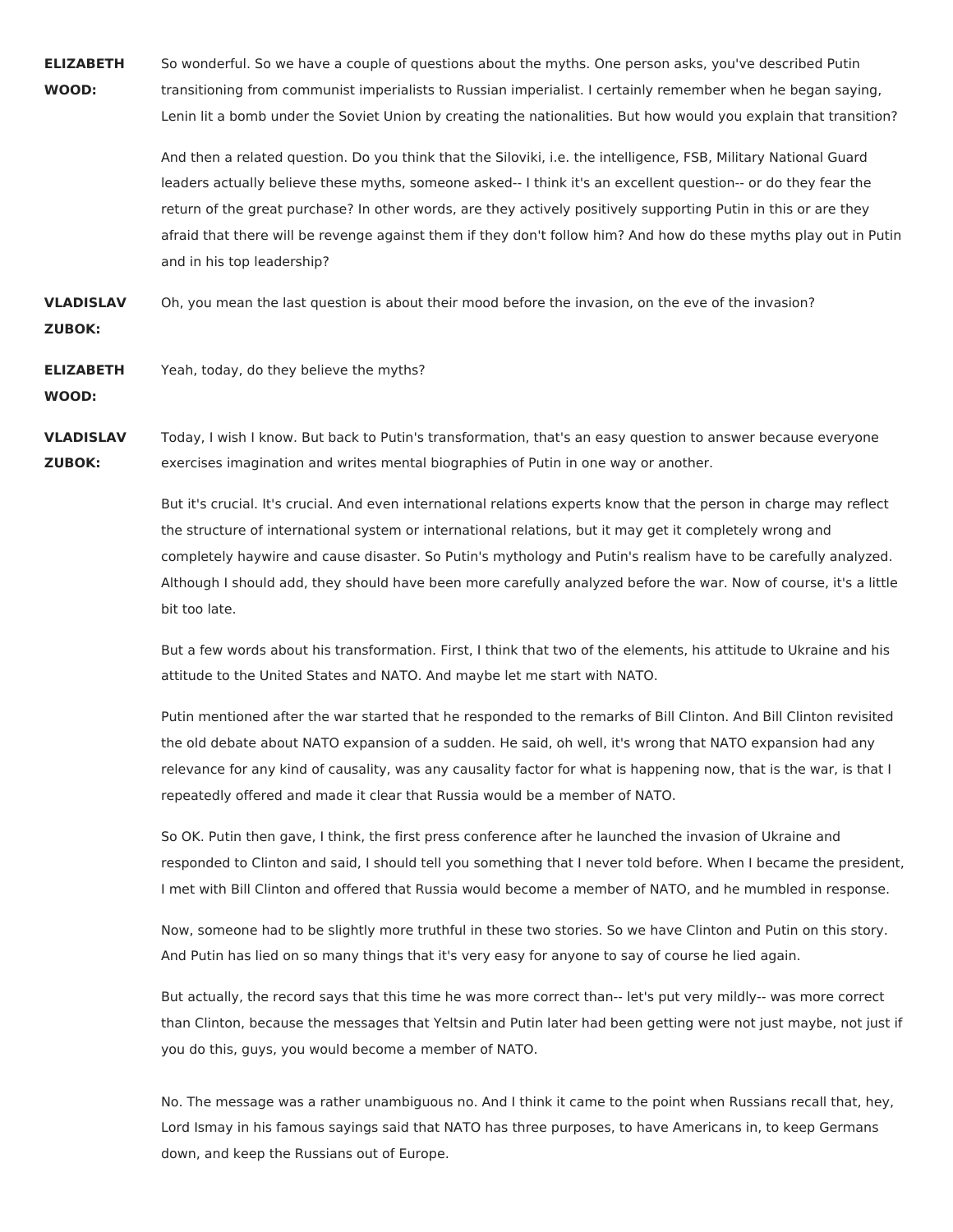So inadvertently, of course, the whole geopolitical mentality of the Democrats that surrounded Yeltsin-- and Yeltsin himself, he was the biggest advocate of Russia joining NATO. He kept telling Clinton and Bush before, and then Clinton, Russia must be the first to join NATO. Please don't do it to the three Eastern European countries. Russia must be the first otherwise, what should I say to my nationalists? How should I hold the ground against them? And he had a point, but it didn't happen.

So the geopolitical factor of NATO enlargement-- I'm sorry. Some scholars would become angry at me at this point, but I think it cannot be easily dismissed. And it at least it made the job easier for Putin to claim time and again that Russia had been strung along, had been deceived, had been kept out of NATO.

That became the main architecture of European security since 1994 and late. And that's on NATO, but it's not the only and maybe not even a primary factor accounting for Putin's war. Because naturally, you have to combine all of this to understand the explosion of violence.

So then comes Ukraine. Then comes Ukraine. And when you look at Putin's early career in the KGB, in East Germany, and so on and so forth, I don't find any special exposure of Putin to Ukraine's language, culture, history. So it is just safe to say that he was one of millions of Russians who had this a mixture of incredulity, emotional denial of Ukraine's independence, and inability to cope with it somehow.

So for him, the prospect of Ukraine as a non-Russia, that became clearly right away was a non-go, as well as the prospect of a complete divorce between the two republics. But it doesn't mean that the early Putin, the first term or even the second term, Putin was an imperialist who wanted to solve this question by force.

In fact, he continued-- Putin, he continued Yeltsin's policies of using economic, political, financial inducements to keep Ukraine if not neutral, but within Russia's zone of security and influence. And he failed. And he failed. And we know very well the story of his failure.

And one may say that his worst enemy was not NATO, that his worst enemy was his own authoritarianism because increasingly, with his brutal beginning in Chechnya, with his ongoing actions, many more Ukrainians not only nationalists, but many more Ukrainians would say that's not exactly country we want to be close to. Our solutions are not in Moscow. Our solutions are elsewhere in Europe and in Democratic West and so on and so forth.

Did Putin acknowledge it? Of course not. Of course not. So the more he slipped into authoritarianism, the more his geopolitical thinking were being inflamed by NATO's constant and incessant expansion to the East, all the way to Russia's borders. The more he became neurotic about Ukraine.

So these three factors, if you separate them and deal only with one of them, such as Putin's authoritarianism, then it's too simplistic. When you put these three factors together, it explains the story, I believe, much better.

**CAROL SAIVETZ:** OK. Thank you. Well, we had a couple of questions that pick up on the theme that you've just been discussing. One of our attendees asked whether or not today Putin is just defining anything that doesn't help him stay in power, anything that he perceives as being anti-Putin as therefore being instigated by the West, particularly the United States?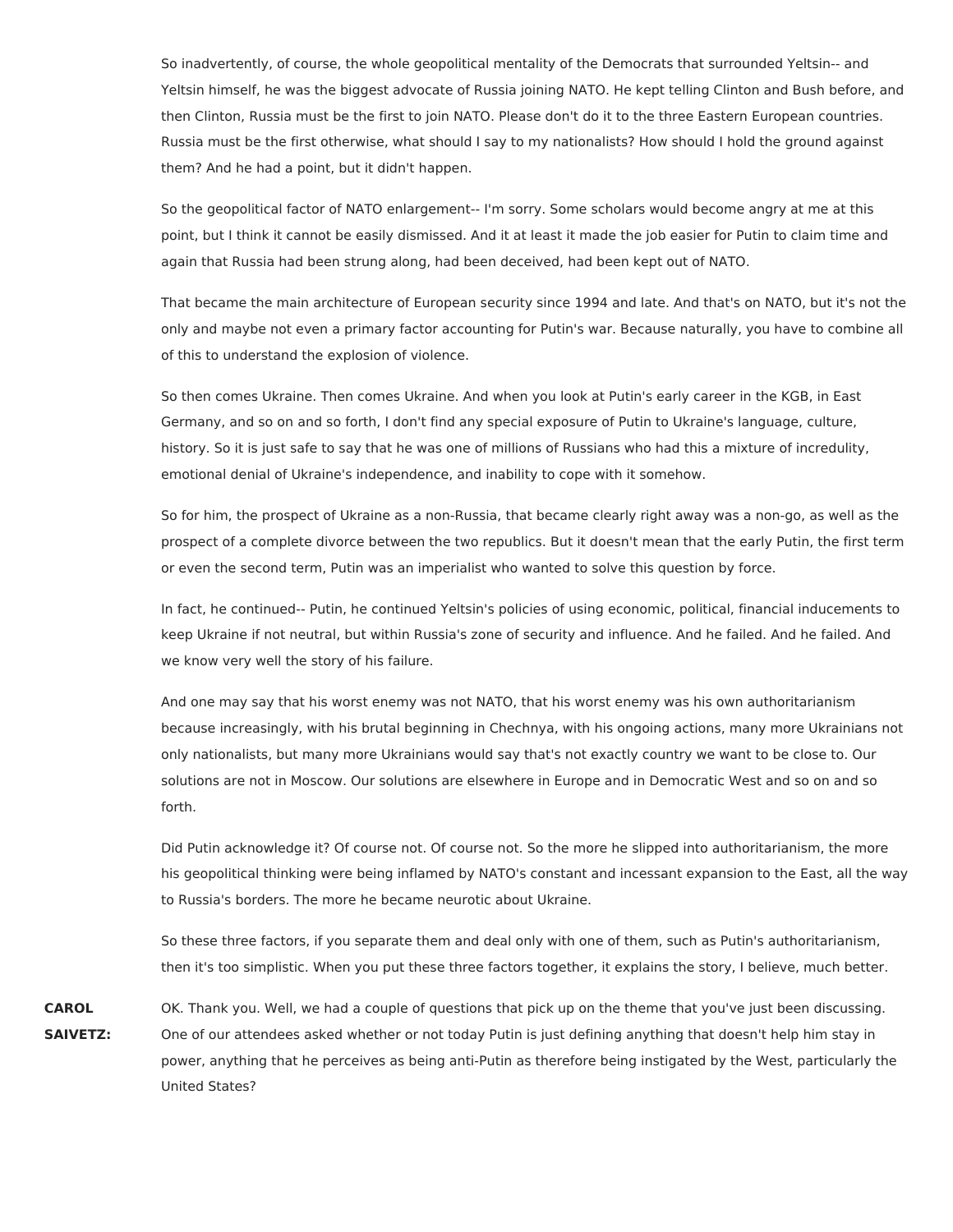And then a related question that's looking forward towards a possible end to the war. Is the United States now promoting some kind of Ukrainian nationalism and respect for sovereignty, et cetera that would be totally unacceptable to Vladimir Putin in terms of a negotiated settlement?

**VLADISLAV ZUBOK:** Well, these are all important questions. And I think you can ask many more questions that approach our main concern right now about how long this war will last? What will be its outcome? Is there any way that a negotiated exit from this war is possible?

> And we know that the latest news, you know, Blinken and now after visiting Kyiv sounded very optimistic about Ukraine's victory in the war all of a sudden. There's no talk about peaceful settlement, an even truce, even armistice. There's a talk about victory. So in a sense, they come to Kyiv and they hear Zelenskyy, they hear Ukrainians and they get all these vibes from the Ukrainians that creates a synergy that didn't exist before the war, I believe.

Because before the war, we all remember what Western intelligence said about the chances of Ukraine to survive in this war, three, four days. And this let me approach this question maybe not directly, but trying to give you my view how we should analyze this war and its dynamics.

And here I'm treading on very thin ice. This is not my book. My book was about something else. But in a sense, I think the end of the Soviet Union, the collapse of the Soviet Union in a sense, created too much optimism and created that idea that, hey, you know-- and I heard it many times from various interlocutors, Russians and Ukrainians-- once we press Putin hard, once we press his elites hard-- and that's back to the previous question about the elites that I didn't answer, but know I think about it, then that would be another collapse.

And that's a an underlying expectation of many people who care about it at all in the United States, for instance and certainly in Ukraine. Once we push, then this edifice will crumble again. I'm not so positive about it to begin with.

In my view, we should analyze this war on three levels. First, of course, is what we've just been talking about, the military dynamics. Before the war, everyone expected a very quick defeat of Ukraine, military defeat of Ukraine, and they spoke about guerrilla warfare, Ukrainians would never be subjugated. Very quickly, in 60 days, this scenario is changed to a much more optimistic because Ukrainians held the Russian offensive, and the Russian offensive clearly failed.

So if you follow this logic, you have declarations of Blinken. Take it at face value, then you think, oh, it may be the Balkan Wars. It may be the Korean War when all of a sudden, another side counter-attacks, and you have the front line moving back. You have all kinds of interesting scenarios.

But then you go to international and economic level. And I think it should be the second level, where you explore who are your allies, who are the allies of Ukraine? Who are the allies of Russia? Which resources Russia has in which resources Ukraine has.

And here as well, I should say, all of a sudden, not at the very beginning of this war, but all of a sudden now, you have a surge of optimism. But of course, Ukraine has all advantages now, people say. It has national mobilization. Putin did not declare it. Putin is isolated, and even China may help or may not help. India's vacillating and so on and so forth. And the entire West backs Ukraine.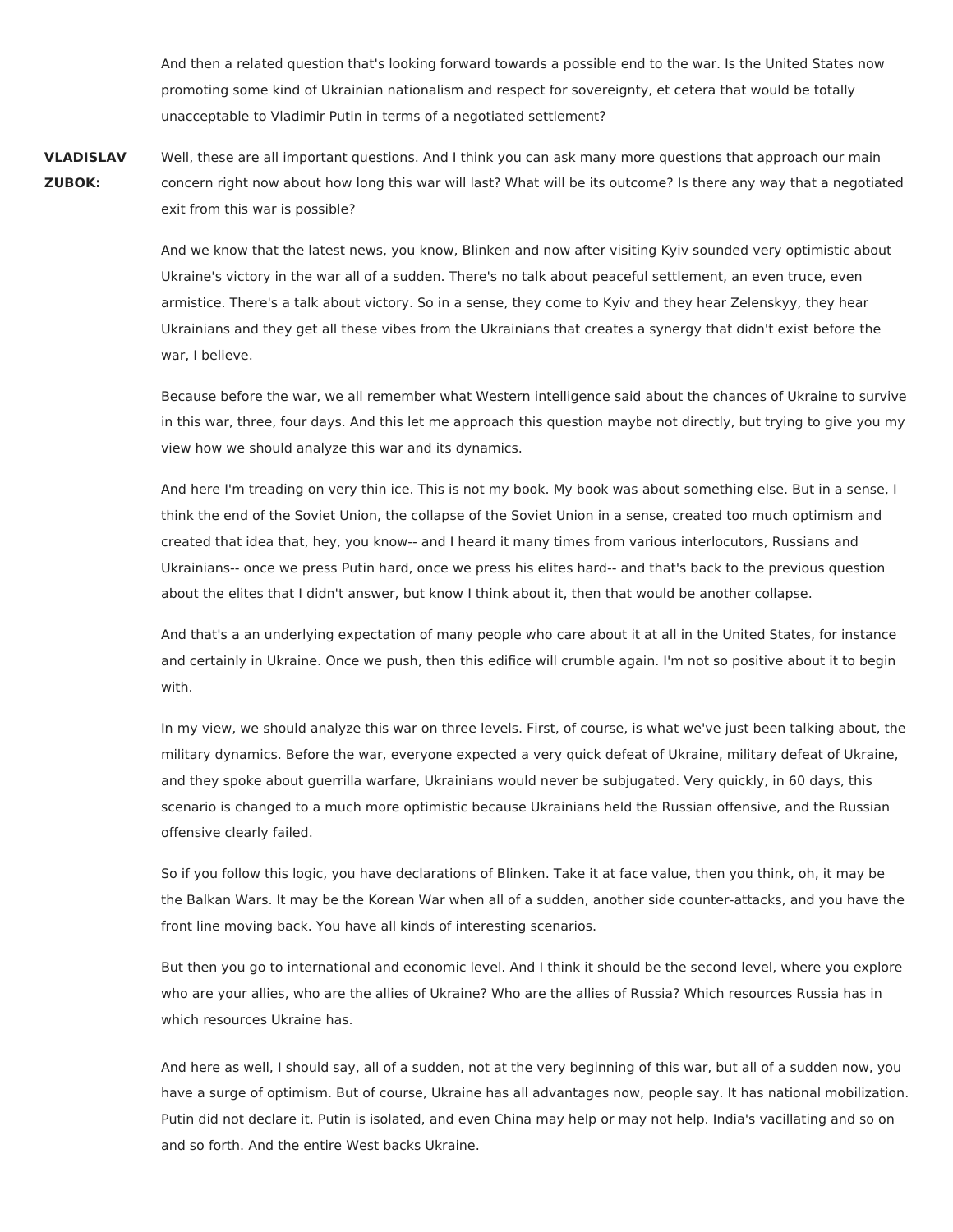Yes. Again, in this case, scenario might be let's say the Crimean War. Let's go beyond the obvious wars of the 20th century and go back to the Crimean War, which is, by the way, a good example of how the whole Europe at the time fought against the reactionary barbaric Russia. The language the British used and the French, exactly sending the soldiers to fight the barbarians of the East.

And clearly the war-- Russia, according to this scenario, is bound to lose. But then you get to the third level. And that encompasses the perceptions of Putin, his elites, and Russian people. And remember, we were all expected, oh, would that be a coup against Putin? Oh, would that be a coup against Putin? It, of course, didn't happen.

And now everyone got swung to the opposite pole. The entire Russia must be punished. The entire Russian culture must be canceled. Everything Russian should be canceled and things like that.

But this is exactly what I wanted to finish with on the analysis of this confrontation because in the first dimension, Russia fails, the military. In the second dimension, allies and resources, Russia is out resourced and also has no hope. Yet, this is a third dimension. And I simply cannot imagine that Putin would surrender and accept any meaningful defeat.

And I cannot see right now how Russia under him and with his propaganda tools would all of a sudden turn against the war and demand any sort of peace, any kind of peace, even a humiliating peace. If we go to this dimension, we read War and Peace by Tolstoy.

It's a Tolstovian dimension. It's a mythological and cultural dimension, where Russian people, who cares who's the Czar. He may be an evil monster, but it's Mother Russia and we should fight to the end. And all the mythology of 1812, Napoleon reaching Moscow and Moscow gets burned, all the mythology of 1941, when there's a lot of defeatism and Hitler attacks then the European armies reached Moscow. They are stopped.

All these things kick back and should I say fear? Should I say hope? Should I say what? But I somehow feel that this dimension simply cannot be ignored. And it is quite possible, even you reread how the Crimean War ended. If you reread some well known books like by Orlando Figes and others, you don't find Russians feel defeated, even after the surrender of Sebastopol. I know it's a completely different war, but they never felt defeated. They wanted to go on.

And in this there's, a certain mythological potential or if you like, psychological potential in a very vastly different society today for Russian nationalism to surge and make the war, even a lose-lose war continue, unfortunately.

And the fact that the West stopped using even the word "peace." The West stop using the word an exit from the war with some kind of saving face and strong support, but started using the language of victory. I think it could be a politically disadvantageous step for really ending the suffering of Ukraine and ending this war that can preserve a potential of expanding itself.

For Putin, it is a European war already. For Putin, it's a war against NATO already. So at some point, it may become one, unfortunately. And anyone should keep it in mind. So sorry for this indirect way of approaching this, but I guess it helps us to address this question in multifactor way from different historical perspectives.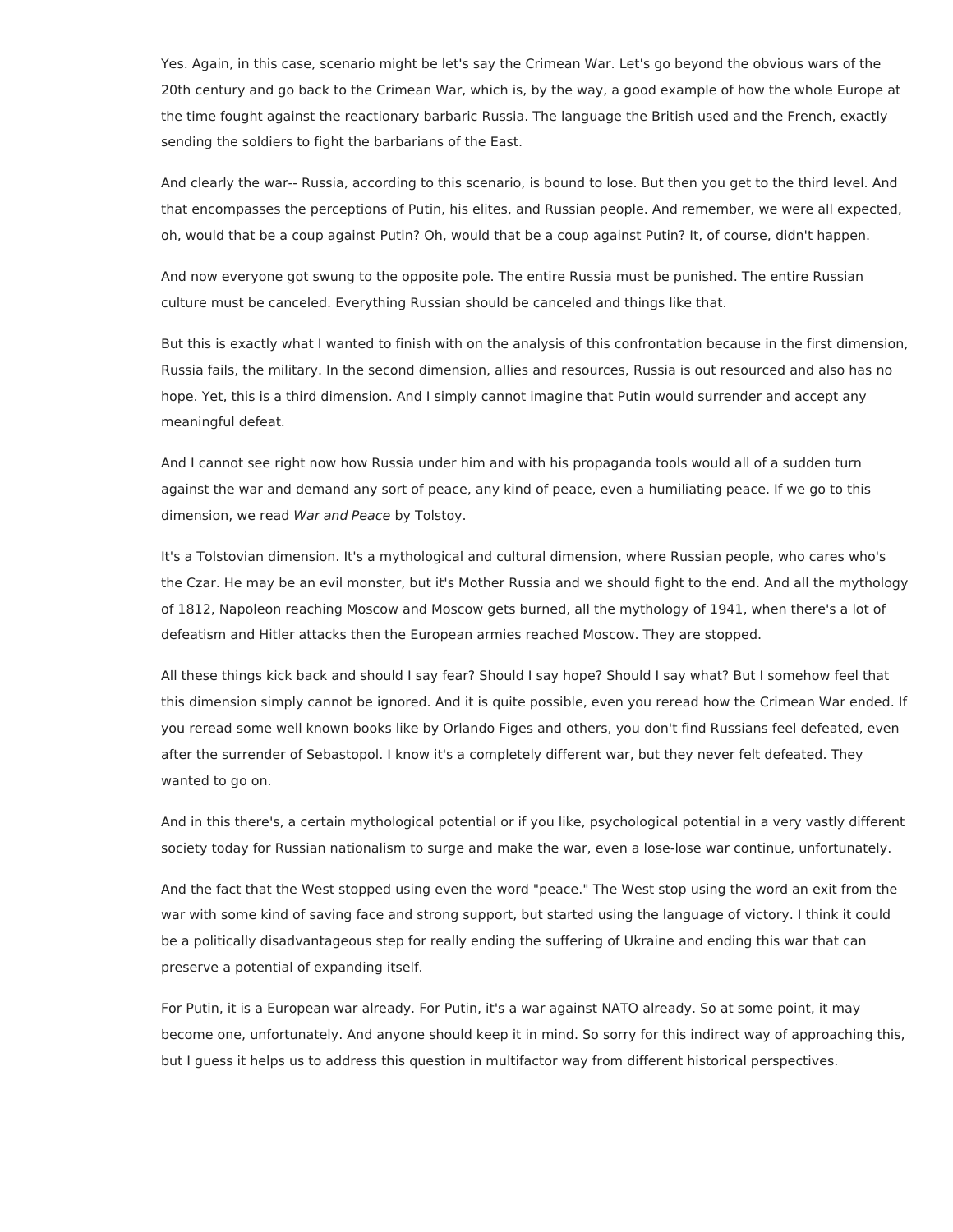**ELIZABETH WOOD:** I think this is absolutely fascinating. So I want to ask you about that last point. What language should the West be using instead of victory? Clearly victory was problematic leading up to, into Putin's early years. The West was always saying that they won in terms of the breakup of the Soviet Union and they won in terms of the collapse of communism, but that was seriously problematic. So what language should the West be using today?

> And we also have a question from our many about the role of the Russian Orthodox church. They have clearly been silent on this war. Do you think that there's any chance that they will play any kind of mediating role?

**VLADISLAV ZUBOK:** Well Elizabeth, unfortunately the Russian Orthodox church was not silent. It was very vocal in the Russian Orthodox priests, and the patriarchal are very much in favor of the war. Yes, we register there are many dissenters or some dissenters, the heretics. There are people in the church abroad who are pro-peace and take all kinds of things.

> But the church as an organization is very much, and quite predictably, I should say, going along the path of this Russian mythology and supporting this mythology. And one can hear from people in Russia. I know that the Poles give pretty high support of Russians for the war, and it's questioned by many people quite rightly. Are they afraid to say what they think?

And it's true. In these conditions, anyone would hesitate to talk. But to some extent, I should say the longer the war continues-- and paradoxically, the longer Russian troops suffer casualties and failures and all that, Russians do have this cult of the dead. Russians do have this tradition of resilience in favor of adversity and they are in their element in this. You may think it's wrong, but that's how it is how things are.

On what the West should say, here I'm the most pessimistic because A, I simply don't know. B, I think what happens in the language used by the West, and actually the amount of sanctions that happened against Russia, exceeded anyone's expectation. And it simply indicates that there's a certain-- how should I say-- politics, emotions, justified emotions of sympathy to Ukraine as a victim of Russia's aggression.

But these emotions take upper hand, so that politicians, instead of thinking strategically about the sanctions, they just follow these emotions. And I don't blame those politicians because we live in the age where headlines and politics, tweets unfortunately can help you or doom you if you're in politics.

So in other words, on the Western side, I see this almost inexorable sliding movement towards a victory language. It has not yet reached that World War II unconditional surrender people remember about nuclear weapons. And some people are still afraid of them, but it's getting this way. Many people act as if-- in the West, I mean-- people act as if there were no nuclear weapons.

Some Ukrainian bloggers, well known people, followed by thousands upon thousands say, don't be afraid of Russian nukes. Just go and defeat Putin. So that's contagious. It creates a discourse that leads from Ukraine's side, from the Western side to more confrontation.

And of course, the response on the Russian side, as I've just tried to analyze could be something commensurable, but opposite to such an extent that politicians may lose control of these events. I don't want to be a doomsayer. I think using tactical nukes is insane. I was born in the era when Reagan and Gorbachev declared famously that no nuclear war can be fought, waged or can be won, and I do believe in it.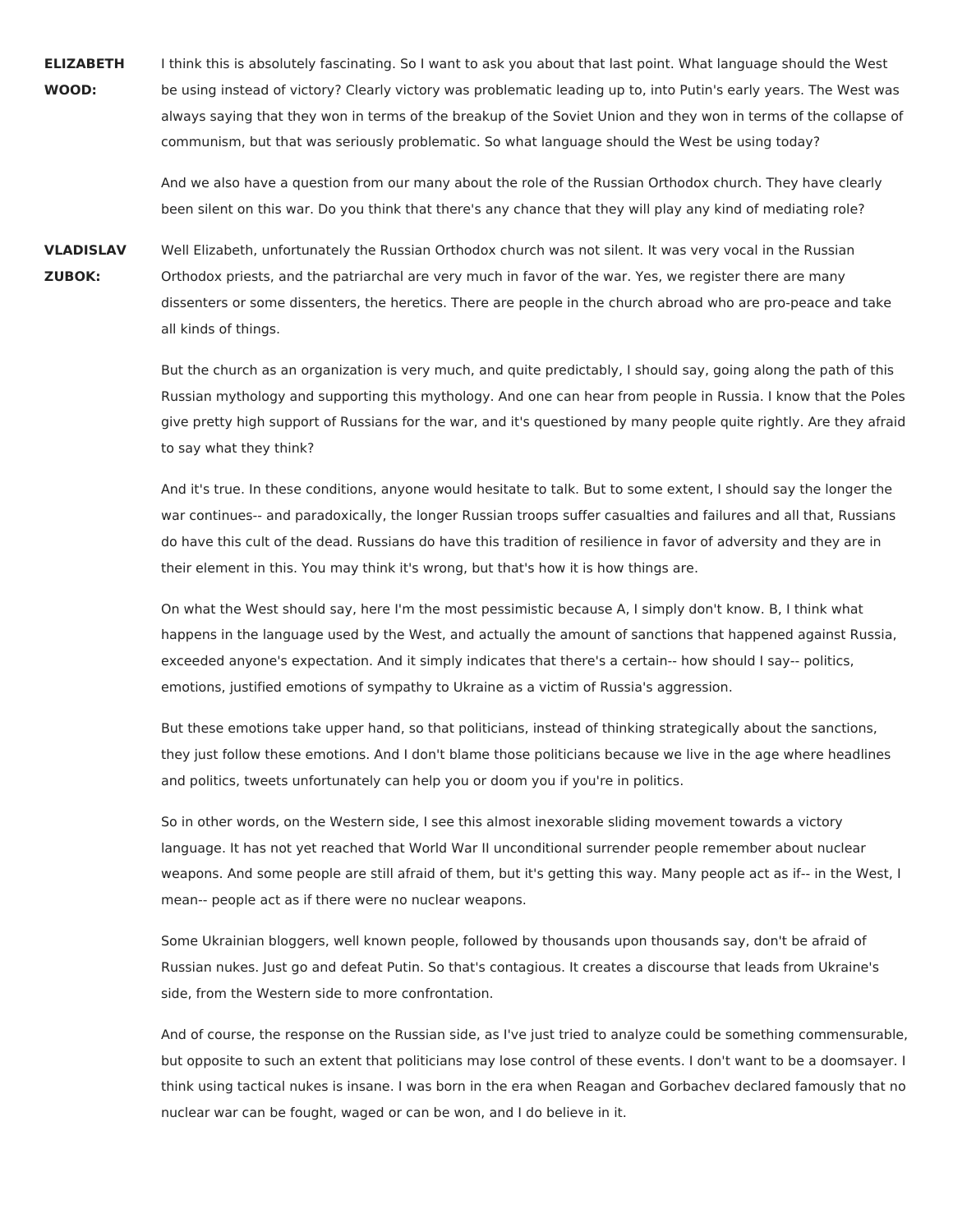But at the same time, we know how things go out of control disastrously. And right now, I don't think the West is in its best strategic element, that Western statesmen and stateswomen think clearly about this war. Their mind is clouded by emotions.

So hopefully, in one month's time, in two months time, we can get a better picture. But the war is a tough, tough fortune. So the war can load a few nasty surprises to us, and more emotional outbreaks are quite likely.

**CAROL SAIVETZ:** Given what you just said about not using the word "victory" and the emotionalism, actually, on both sides that seems to be creeping in, we've had a couple of questions about whether or not we're engaged in a new Cold War, whether or not that's the appropriate term, looking back at the period between '45 and '91.

> And a couple of people asked as well, what's the way out? How do we step back? How do we come to some kind of-- at least in my words-- a cease fire-- that's my word, not the questioner's word-- a cease fire if not an end and a resolution to the conflict?

**VLADISLAV ZUBOK:** Well, Cold War. Oh, boy, Cold War looks like a cozy thing to me right now. Would just bypass this stage. It's dangerous. It's real war. It stays within local environment. But this is a beast that can suddenly-- like flames that can burst out. And it can become a European war, unfortunately.

> Yes, there were a couple of weeks when the Balks were quite scared by the immediate developments. The Poles-- I know even some Polish workers in England, they returned to Poland, to their families. So this has passed so far, but it can come back. It's highly dangerous.

We can have a situation like the Cuban Missile Crisis, with nukes being used on both sides for bluffing purposes, but also the fine line between bluffing and actual use can be blurred considerably. So unfortunately, we're now beginning to miss the good old Cold War, in my view.

There are no rules. All the rules are broken. At the worst times of the Cold War, there were no attempts to sanction the central bank of the Soviet Union. Now they are. In the West, people speak of financial warfare of mass destruction, unprecedented stuff, all kinds of precedents broken and being broken right now.

On what to do and how to exit, I began to speak about it. During the '80s, during the days of the Cold War, when everyone was hugely worried, people came up with this graduated reduction of tension. Carol, you remember better this, that best minds thought of steps by steps, when you step back from the precipice backward. And that's a nice theory. Unfortunately, I don't see how this theory can be applied right now.

People in Ukraine think that Putin is a monster. He is Hitler. He may be worse. Everyone should get rid of him, period. So you know what kind of negotiations with the Russian leadership, I don't know. So you sit and wait until the Russian leadership would change, until the regime would change. OK, keep on praying. But the war will then take over and drive you to it in the directions you don't want to go.

**ELIZABETH WOOD:** So I think we can take one or two more questions, and then we should wrap it up. We've got many interesting questions. One question is the question, what would it take for Putin himself to decide to declare victory? Which again, apropos of negotiations, made me think of your earliest work on the negotiations of the foreign ministry and how from 1917, they were very educated elites and had been in [INAUDIBLE] with Pushkov. Whereas, in the Soviet era, they were less experienced.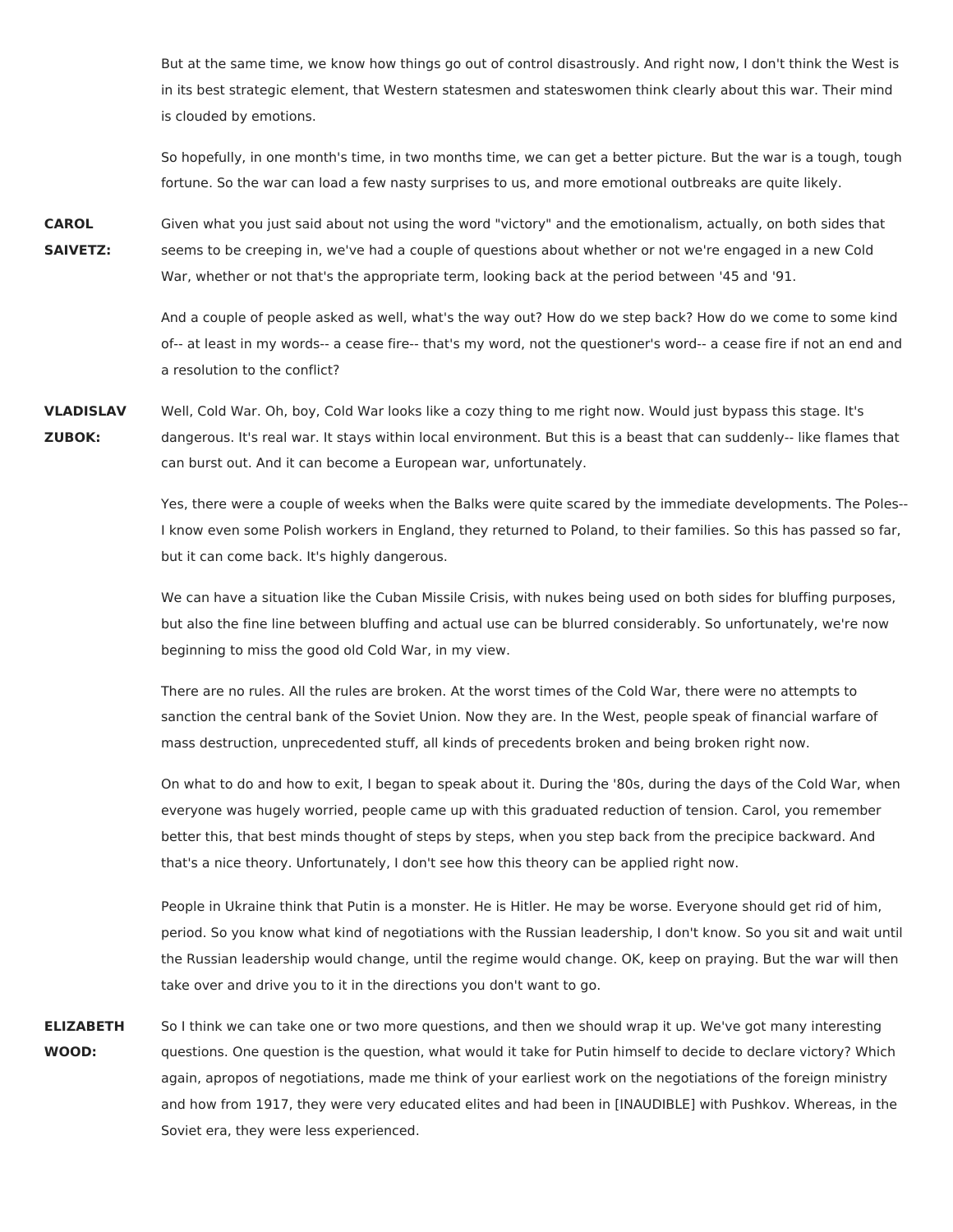So maybe it would be interesting to hear if you have any comment on Madejski and Lavrov as waging two different sets of negotiations that don't seem to be going very well. Do you think it's really all in Putin's hands, or do you think there's any chance for negotiations at this point?

**VLADISLAV ZUBOK:** Well, during the first weeks of the war, I personally I don't know. Was I wrong or right? I don't know, but I personally didn't believe in any negotiations because I thought Putin set certain military goals, and he would not stop the war until he would-- I don't know-- take Kyiv. Then he failed to take Kyiv. Then he withdraw troops. He reformatted the war.

> But then Ukrainians, of course, took heart and I said, full liberation of Ukraine, and this is the war for you. And this is the war where chances change quite unpredictably, but the impact on the morale of the sides, who is supposed to negotiate at the same time, the effects are huge.

So it's a little bit like the Korean War using this Cold War example in 1950, early 1951, and the front line moves South, and you have some Americans approaching Stalin-- I researched it a little bit, so let me say-- quietly, and let's sit and talk. And then Stalin dismisses this and says, my armies are marching. North Korean army is marching South.

And then, of course, after Inchon, Americans and the UN going North. And then Stalin quietly approached these people through his representatives. He said, let's sit and talk. And then Americans in the State Department said, no way we can talk with them at this point. So you see how it goes.

And I simply don't see, until the fatigue sets in. And for that, you need to have many ingredients, maybe other breakthroughs. And from Ukrainian sides, I'm sure they're hopeful for some kind of spring counteroffensive. I don't know.

And only after the stalemate happens, only after that, some kind of truce discussions, of truce can be possible. But this system, unfortunately, is much more dynamic than the system of the Korean War and even the Crimean War of the 19th century because when the Allied took Sevastopol in 1855, the British wanted to dismember Russia, get rid of Russia, give Poland to the Poles, Finland to Sweden. Caucasus should be free and all kinds of interesting things.

And the French said, no. We want to keep Russia as part of the concept of Europe. And then the Austrians thought the same. We don't have a concept of Europe anymore. We have Americans basically very active in Europe and being the strongest voice, and we have the EU going jingoistic as well, in my view. So this is, in a sense, much more volatile and much I am much less optimistic about the chances of cold-headed approach to talks than it had been before.

**CAROL SAIVETZ:** It's a pessimistic note to end on, but there's an article just bearing out this point in today'sFinancial Times that argues or reports that Putin was prepared for some kind of negotiated settlement until the sinking of the [INAUDIBLE], at which point he seems hell bent for revenge at this point, which only goes back to your point, I think, about the fortunes of war dictating the willingness to sit down and negotiate with the enemy.

> So as I said, I hate to end on such a pessimistic note, but I would really love to thank you for instead of "coming" in quotation marks to MIT today, we're delighted that you came, and thanks for revising the talks so that it would fit the current issues that were all been talking about. I'd like to thank our audience. I'd like to thank Michelle and Laura for helping us with all the publicity and the technical aspects and everything.